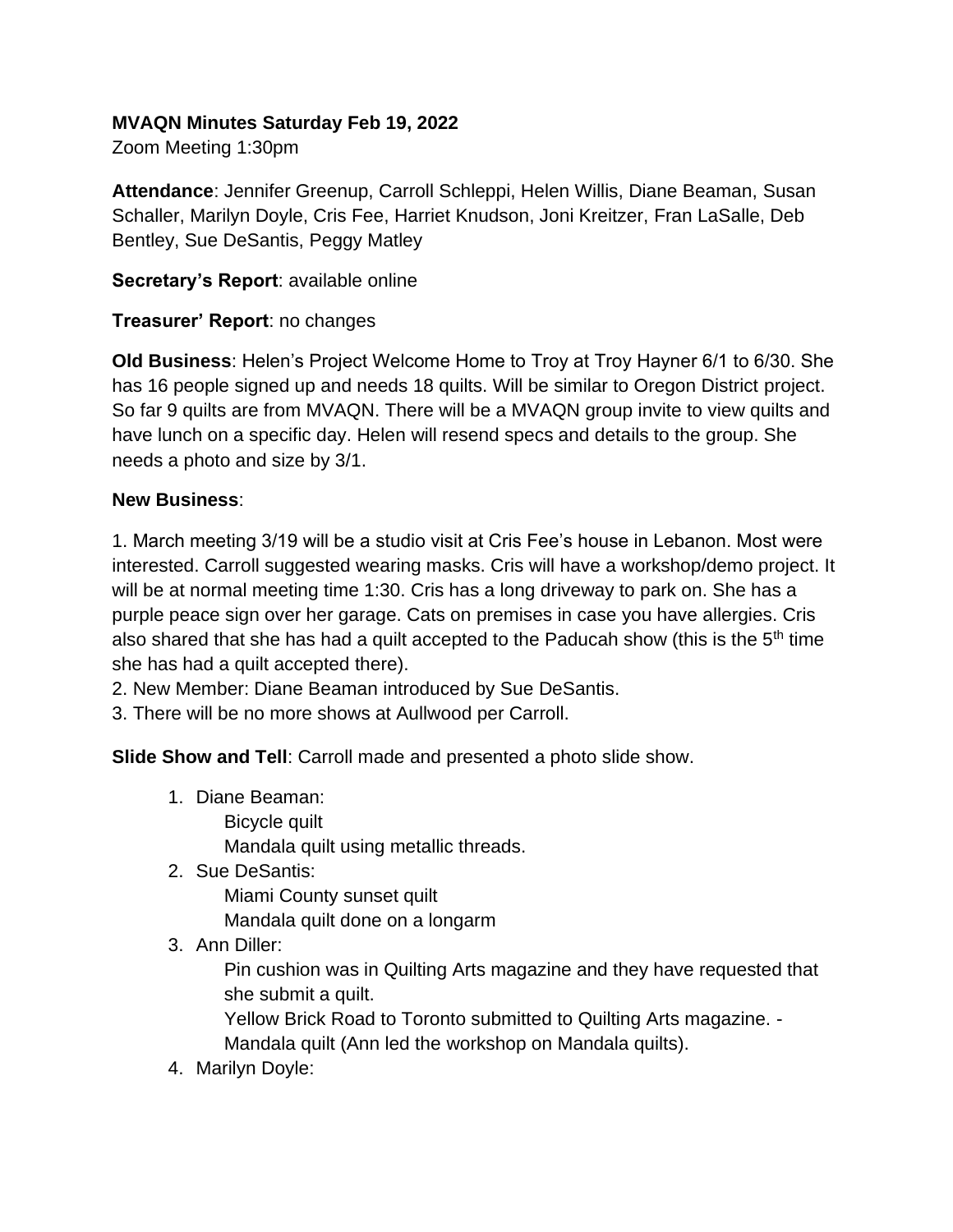Featured in Dec issue of National Embroidery Guild Journal, includes article and photos.

Parrot colorful embroidery piece using silk floss.

Dayton Art Institute Art piece done on needlepoint canvas.

Charted piece on needlepoint canvas from a national seminar she taught.

Blackwork on even weave fabric of Alley with Building (Louisville).

Cope Hood (Liturgical) colorful piecing and free form stitching.

5. Cris Fee:

Three dog portrait quilt in progress.

Circle beaded piece 9" diameter, She Sees, right eye cabochon.

Resources online: Art Bead Shop, Jewel It glue.

6. Helen Willis: -

Challenge quilt, update masters wedding painting, used Princess Eugenie wedding, includes children wedding party.

Challenge quilt using Cherrywood fabrics, graffiti theme, used vintage popular CSX train, graffiti 20x20.

Quilt of Overfield School, a Troy Historical building, part of Welcome Home to Troy.

# **Zoom Show and Tell**:

1. Diane Beaman:

Blackwork on fabric, piece done by her mother, "Counted" on even weave fabric.

- 2. Susan Schaller: Christmas stockings, hand stitched hexagons. Placemats. Large Butterfly quilt and checkerboard knitting project.
- 3. Joni Kreitzer: Working on felting machine with organza

Jennifer adjourned the mtg. March meeting at Cris Fee's with studio tour and beading workshop.

## **Post Meeting**:

Harriet shared her Christmas quilt that she adds to every year.

Carrol and Shannon made a Redlining quilt for Sinclair College. Its now part of a traveling exhibit. Redlining is about Federal Government Homeowners Loan districts:

> Green – good **Blue** Yellow Red – no loan